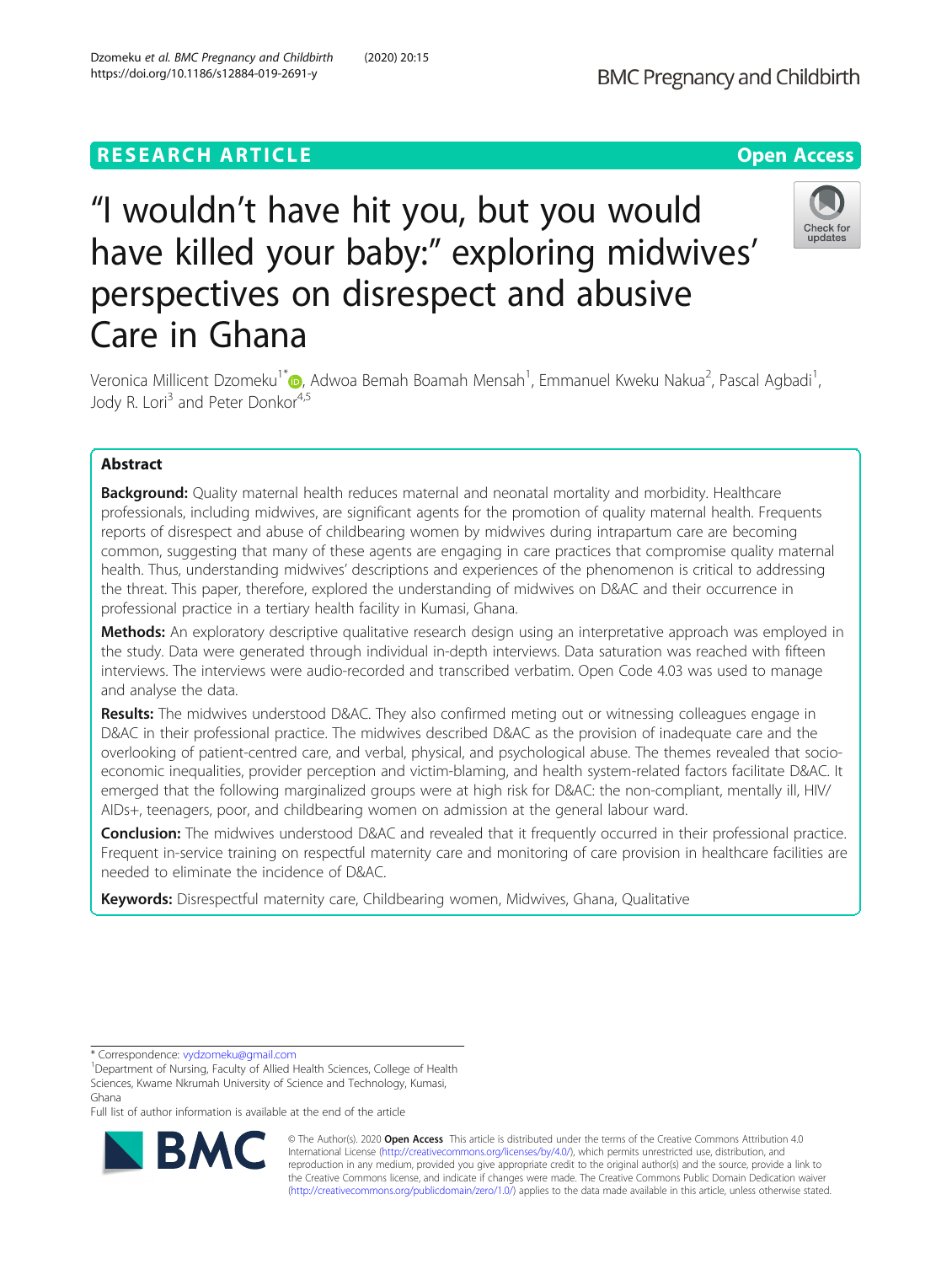#### Background

Global interventions to reduce maternal deaths have yielded notable, positive results [[1\]](#page-10-0). The global maternal mortality estimate reduced from 532,000 in 1990 to 303, 000 in 2015, representing a decrease of approximately 44% [[1\]](#page-10-0). About 66% of this current estimate occurred in sub-Saharan Africa, suggesting marginal achievements in this region [\[1\]](#page-10-0). Ghana's maternal mortality ratio is 319 per 100,000 live births, which represents about 50% reduction from the 1990 estimate [\[2](#page-10-0)]. This figure, however, falls short of the 75% Millennium Development Goal (MDG) target [[2\]](#page-10-0). Therefore, there is a continued need to identify and examine solutions in sub-Saharan Africa in targeted scientific research, policy design, programs, and interventions at continental, national, and community levels [[3,](#page-10-0) [4\]](#page-10-0).

Facility-based delivery with skilled providers is an essential solution that has attracted research and policy interests over time because of its promise of drastically reducing maternal deaths in sub-Saharan Africa [[5,](#page-10-0) [6](#page-10-0)]. Thus, many countries have invested in training skilled birth attendants and creating maternity units in healthcare facilities [[7](#page-10-0)–[9\]](#page-10-0). With enough investments and campaigns, the continent has witnessed a rise in the number of women who choose to deliver in healthcare facilities [[10,](#page-10-0) [11\]](#page-10-0). For instance, Ghana's facility-based delivery with a skilled provider increased from an estimated 40% in 1988 to 74% in 2014 [[12](#page-10-0)].

Like many countries in low and middle-income countries (LMICs), the reduction in maternal deaths in Ghana has been attributed to the continuous rise in facility-based deliveries [\[13\]](#page-10-0). This success, although slow, is likely to stagnate or even decline due to frequent reports of disrespect and abusive maternal care in many healthcare facilities. Home delivery, an alternative to facility-based care, have its own negative maternal and neonatal outcomes. Homes generally lack emergency equipment and often without skilled providers, so delivery complications often result in preventable disabilities, morbidities, and maternal and neonatal deaths [\[14](#page-10-0), [15](#page-10-0)]. In Ghana, skilled-birth delivery occurs only in healthcare facilities.

Disrespect and abusive care (D&AC) is defined as the "interactions or facility conditions that local consensus deem to be humiliating or undignified, and those interactions or conditions that are experienced as or intended to be humiliating or undignified" [[16](#page-10-0)]. Scholarly classification of facility-based D&AC encapsulates these key domains: physical abuse, non-consented care, non-evidence-based care, non-dignified care, non-confidential care, abandonment, discrimination, and detention [\[17,](#page-10-0) [18\]](#page-10-0). In consonance with this, studies have documented the forms of D&AC childbearing women have experienced in healthcare facilities. The women in these studies reported that

they were physically abused [\[19\]](#page-10-0), psychologically abused [[19](#page-10-0)], detained for non-payment of bills [[20](#page-10-0)], examined without consent [[21](#page-10-0), [22](#page-10-0)], discriminated against because of their social status [\[21,](#page-10-0) [22](#page-10-0)], denied of their choice of birthing position because of facility-recommended guidelines [[22](#page-10-0)–[24\]](#page-10-0), and subjected to iatrogenic procedures such as episiotomies, in some instances done without anaesthesia, and with improper pelvic examinations [[25](#page-10-0)]. This D&AC, Sen, Reddy & Iyer [[26](#page-10-0)] argued, is driven by socioeconomic inequalities and institutional structures and processes.

The impact of D&AC on maternal and neonatal death could be both direct and indirect. Evidence suggests that subjecting childbearing women to any form of abuse during labour and delivery may result in the death of either mother or baby or both [\[13\]](#page-10-0). Indirectly, D&AC in healthcare facilities have compelled childbearing women to deliver their babies at home, which predisposes both mother and baby to conditions that threaten their survival [[14,](#page-10-0) [15\]](#page-10-0). The threat D&AC poses to the health and lives of women and children violates their basic human rights to life, dignity, and quality of life [[27](#page-10-0), [28](#page-10-0)].

Studies from countries other than Africa exploring maternity care providers' views on D&AC have reported interesting findings [\[23\]](#page-10-0). From a meta-ethnographic study, it is evident that midwives in the United Kingdom (UK) were aware of childbearing women's rights to autonomy but were often faced with a dilemma when childbearing women make birth position choice outside recommended guidelines [\[23](#page-10-0)]. Additional cited reasons for the compromise of quality and respectful intrapartum care as reported by Indian providers were noncooperative attitudes of childbearing women and their family as well as structural layout of labour units which does not ensure privacy in labour [\[29\]](#page-10-0).

Studies on midwives' experiences of disrespect and abuse of childbearing women during intrapartum care seem limited in sub-Saharan Africa [[30](#page-10-0)–[33](#page-10-0)]. The few evidence on the phenomenon have reported frequent cases of disrespect and abusive care during childbearing women's labour and delivery, with weak health systems and intent to save mother and baby from death commonly cited as reasons for engaging in D&AC practices [[30,](#page-10-0) [31,](#page-10-0) [34,](#page-10-0) [35\]](#page-10-0). For instance, a Ghanaian study involving student midwives revealed that although they understood what constituted D&AC, these student midwives mentioned that some forms of D&AC were justified when the intent was to save both mother and baby from dying during delivery [[34](#page-10-0)].

Over the past decade, most studies on D&AC have explored the views of postpartum women in Ghana on the phenomenon  $[19, 36, 37]$  $[19, 36, 37]$  $[19, 36, 37]$  $[19, 36, 37]$  $[19, 36, 37]$  $[19, 36, 37]$ . In reporting that D&AC is commonplace in many healthcare settings in Ghana, postpartum women expressed their dissatisfaction with such practices and some of these women resorted to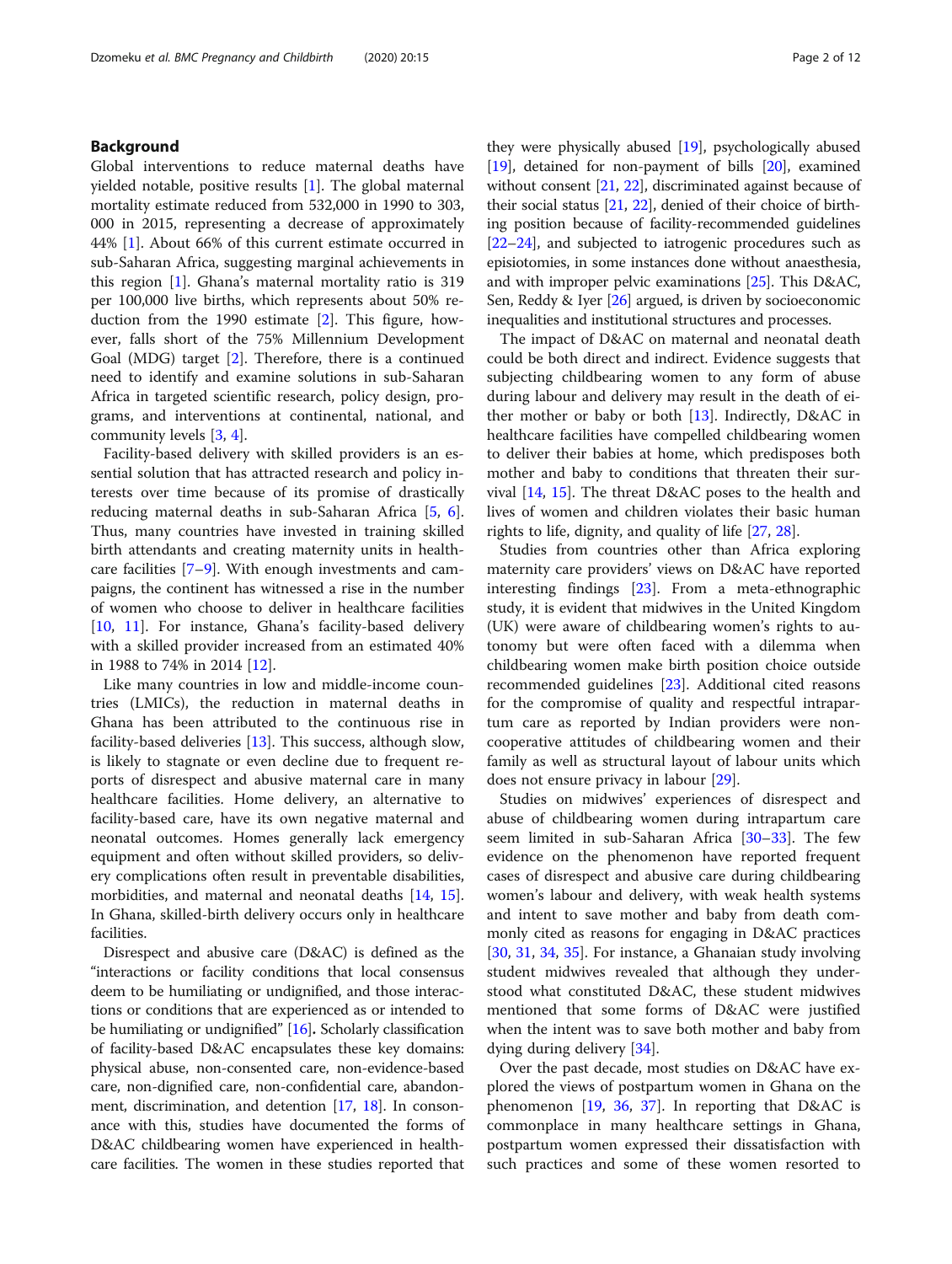either avoid facilities with D&AC reputations or deliver their next child at home [\[19](#page-10-0), [36\]](#page-10-0). To complement postpartum women views on the phenomenon, the present study seeks to add to this growing body of knowledge by answering the following research question: What are the descriptions of D&AC by midwives and their occurrences in their professional practice? Answers to this question are necessary because midwives are at the frontline of maternity care and their understanding of D&AC has policy implications for quality maternity care, curriculum restructuring, and in-service training for skilled birth attendants.

#### **Design**

An explorative, descriptive qualitative design using an interpretative approach was employed to explore the experiences and views of midwives on disrespectful and abusive maternal care in their professional practice. This design was chosen because it permits the authors to explore and document midwives' understanding, experiences of, and their interpretations of actions that are deemed D&AC [[38\]](#page-10-0). The COREQ checklist for reporting qualitative research guided the study design and write-up [\[39](#page-10-0)].

#### Study setting

The study setting was in a tertiary health facility in Kumasi, located in the Ashanti region of Ghana. It serves patients across the country and has a bed capacity of about 1200 and a staff strength of about 3000. It is the main referral hospital for the Ashanti, Brong Ahafo, Western, the three northern regions (Northern, Upper East, And Upper West), and neighbouring countries. It has twelve (12) directorates (departments) one of which is the Obstetrics and Gynaecology (O &G) directorate, which has four labour wards. In 2018, the hospital recorded an estimated 4792 Spontaneous vaginal deliveries, an estimated 123 maternal deaths, and 61 neonatal deaths [KATH O & G Records, 2019].

#### Population, sampling, and sample size

The study population constituted midwives in a tertiary health facility in Kumasi, Ghana. The inclusion criteria for the study were midwives who have had at least one year of professional practice and were working on the labour ward. We sampled participants purposively from a total number of 96 midwives who were currently working in the labour wards of KATH. The second author approached these midwives individually, discussed the study and obtained written consent prior to the interviews. Four interviews were conducted every week to allow for transcription and coding to ascertain patterns of emerging themes. The interviews ended with the 15th participant, as no new information or theme emerged [\[40,](#page-10-0) [41\]](#page-10-0).

#### Data collection

Data were collected through face-to-face in-depth interviews using a semi-structured interview guide which was designed based on a respectful maternal care module (RMC-M) developed by the first author in her preliminary studies  $[42]$  $[42]$ . The guiding questions were also informed by the study's objectives and existing literature on respectful and abusive maternal care and reviewed by experts in maternal care. The guide included probing questions that ensured an exhaustive exploration of participants view and account of the phenomenon. Example of the guiding question were; "Please, in your opinion, what is respectful care?" "Please, in your view, what is non-abusive care?" The interview guide has been attached as a supplementary file [Additional file [1\]](#page-9-0). Data collection started on 3rd January 2019 and ended on 25th February 2019. The interview guide was pre-tested with 3 midwives working at the labour ward on the maternal unit of the Kwame Nkrumah University of Science and Technology Hospital, Kumasi to ensure the appropriateness of the guiding questions. The interviews were conducted by the second author (ABBM), a qualitative researcher with clinical and academic experience in women's health and maternal care. As a researcher, ABBM speaks and writes both 'Twi' and English languages. The interviewer does not work at KATH; hence she had no direct influence on the study setting and the participants. Additionally, ABBM is a female and has several years of experience as a nurse; therefore, she knew which questions to ask and could identify with the participants, which heightened the validity of the study. The interviews language was English. The estimated interview duration was about 50 to 80 min, and the interviews were audio-recorded with the participants' consent. Venue (office at KATH), date, and time of the interviews were scheduled to suit the participants. Field notes were taken during each interview to include nonverbal cues and other relevant observations during the interview process.

#### Data management and analyses

Data were analysed concurrently with data collection using a thematic analytical approach. All the interviews were transcribed verbatim by the first and second authors. The first author (VMD) is a qualitative researcher with clinical and academic experience in women's health, maternal care and midwifery education. VMD speaks and writes both 'Twi' and English languages and does not work at KATH. Prior to a verbatim transcription of the audio-recorded interviews, the researchers thoroughly listened to the audio files. The transcribed interviews were independently proofread by the third and fourth authors (with broad academic and research backgrounds in public health and biostatistics) to ensure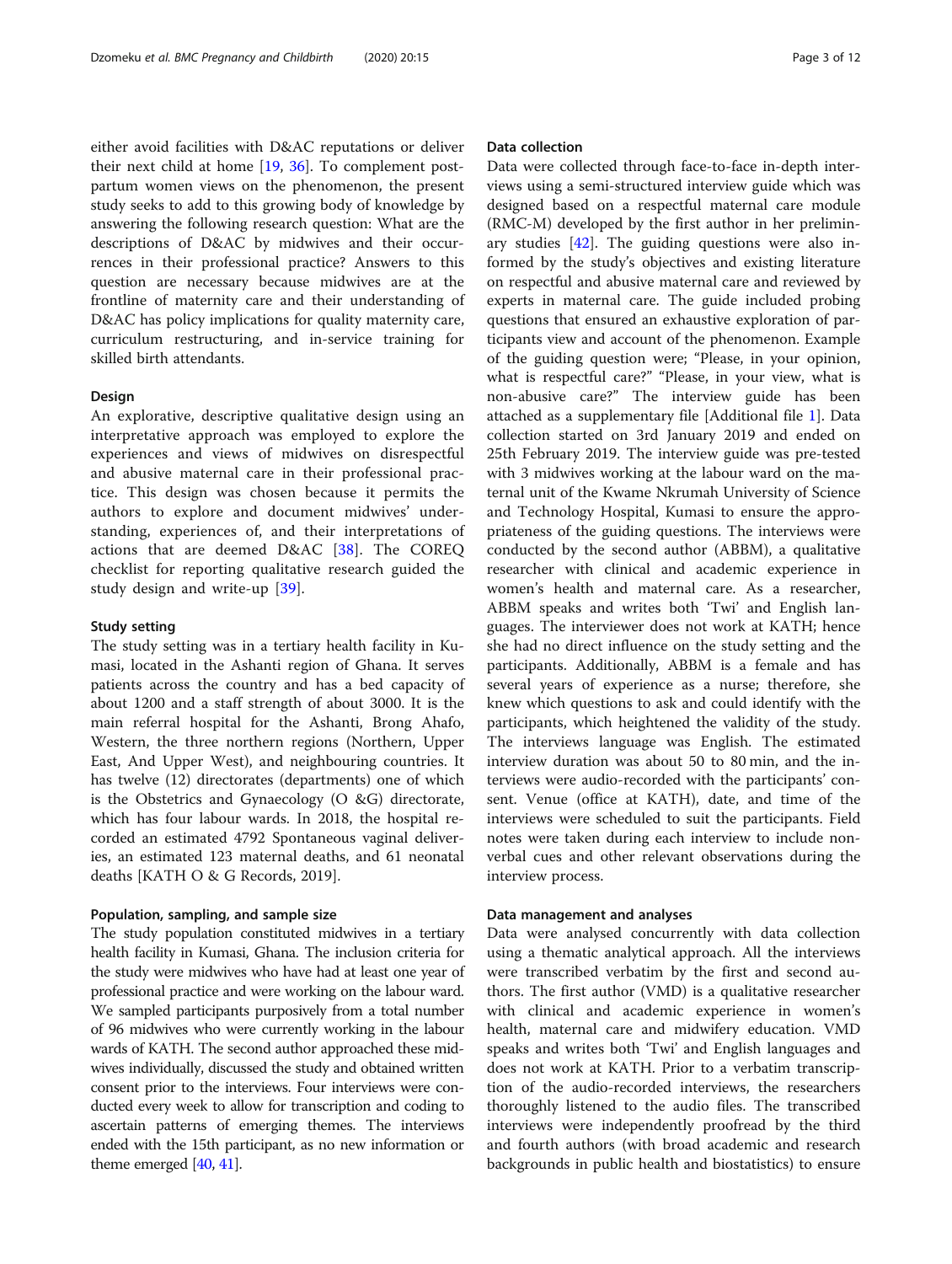the participant's views were precisely captured. Anonymity was ensured by serializing each transcript file, and the transcripts were kept in a secured folder on the laptop of the principal investigator. Open Code 4.03, a qualitative data management software, was used to manage the data for analysis. The first and second author analysed the data independently and this was independently confirmed by the fourth author and validated by the third author. The D&AC project was created in the software, and the transcripts were saved as text files and imported into the project folder. Each transcript was coded, and the codes synthesized into subthemes and further into themes based on their similarities and relationships [[43,](#page-10-0) [44\]](#page-10-0). The themes that emerged structured the presentation of the findings.

#### Trustworthiness/rigour

Trustworthiness was ensured using the following criteria: confirmability, transferability, dependability and authenticity [\[45](#page-10-0)]. Employing purposive sampling techniques ensured that participants who had the relevant experience on the subject of study were enrolled in the study. Confirmability was achieved through member checking with four participants and this ensured that participants' realities were accurately presented before drawing the final conclusions of the data [[45\]](#page-10-0). Also, independent analysis and validation of the data by the authors further confirmed the findings. A detailed description of the study methodologies, design, and setting, as well as the background of the participants, ensured transferability and the potential replication of the study by future researchers. Through peer debriefing and strict adherence to the study protocol, the trustworthiness of the data was further ensured.

### Results

#### Demographic features of participants

The midwives were on average 33 years old, with a range of 31–48 years. They had engaged in professional

Table 1 Themes and Subthemes

| Themes                                   | Sub-themes                                                           |
|------------------------------------------|----------------------------------------------------------------------|
| Inadequate intrapartum<br>care and forms | 1. Providing inadequate care and overlooking<br>patient-centred care |
|                                          | 2. Forms of Abuse (verbal, psychological, and<br>physical)           |
| Facilitators of D&AC                     | 1. Discriminatory care                                               |
|                                          | 2. Provider perception and victim-blaming<br>childbearing women/     |
|                                          | 3. Non-evidenced based practices of<br>preventing adverse outcome    |
|                                          | 4. Health systems problems                                           |
| Everyday occurrences                     | 1. Everyday occurrences                                              |
|                                          |                                                                      |

practice for an average of eight years. Seven participants obtained a bachelor's degree in midwifery and the remaining a diploma. Only one of the midwives was a Muslim, and the others were Christians. Eleven were currently married. Those with children  $(n = 10)$  had an average of 2.3 living children (range  $= 1-3$ ).

Views of the midwives were sought on disrespect and abusive care (D&AC) and the occurrence in their professional practice. Three main themes emerged from the data: (1) Inadequate intrapartum care and forms, (2) facilitators of D&AC, and (3) everyday occurrences of D&AC. The themes also had sub-themes as presented in Table 1. The codes associated with the themes and subthemes are reported in a supplementary file [Additional file [2](#page-9-0)].

#### Inadequate intrapartum care and forms

All the midwives were aware of D&AC, and their descriptions of D&AC are categorized as providing inadequate care & violation of patient-centred care, and forms of abuse (verbal, psychological, and physical). Also, their views on the prevalence of D&AC are presented.

#### Providing inadequate care & violation of patient-centred care

The midwives believed that providing suboptimal maternity care and overlooking childbearing women's unique experiences during labour constitute D&AC. According to them, suboptimal maternity care is comprised of unconsented care, discriminatory care, and disrespecting childbearing women's rights of confidentiality and anonymity. The midwives mostly offered practical examples to demonstrate their knowledge of D&AC. This is evident in the quotes below:

Maybe you have two (2) clients on the ward. From their appearance, or from the type of people who come around them, you could tell one is from a wealthy family and the other from a poor background or something, and all attention is on the wealthy person. Meanwhile, the second client also needs your attention. …That is, can the patient afford treatment, care, and all attention are diverted towards that person and you look down on the person who is not able to afford much… erm, not giving the right care or the needed care. I will say that one is abuse…. [Midwife 003].

Some people [health workers] won't even ask for your concern when they are going to give you an injection, she won't even ensure privacy, just turn your buttocks this way Madam, and then she injects you…There are instances where a midwife knows the name of the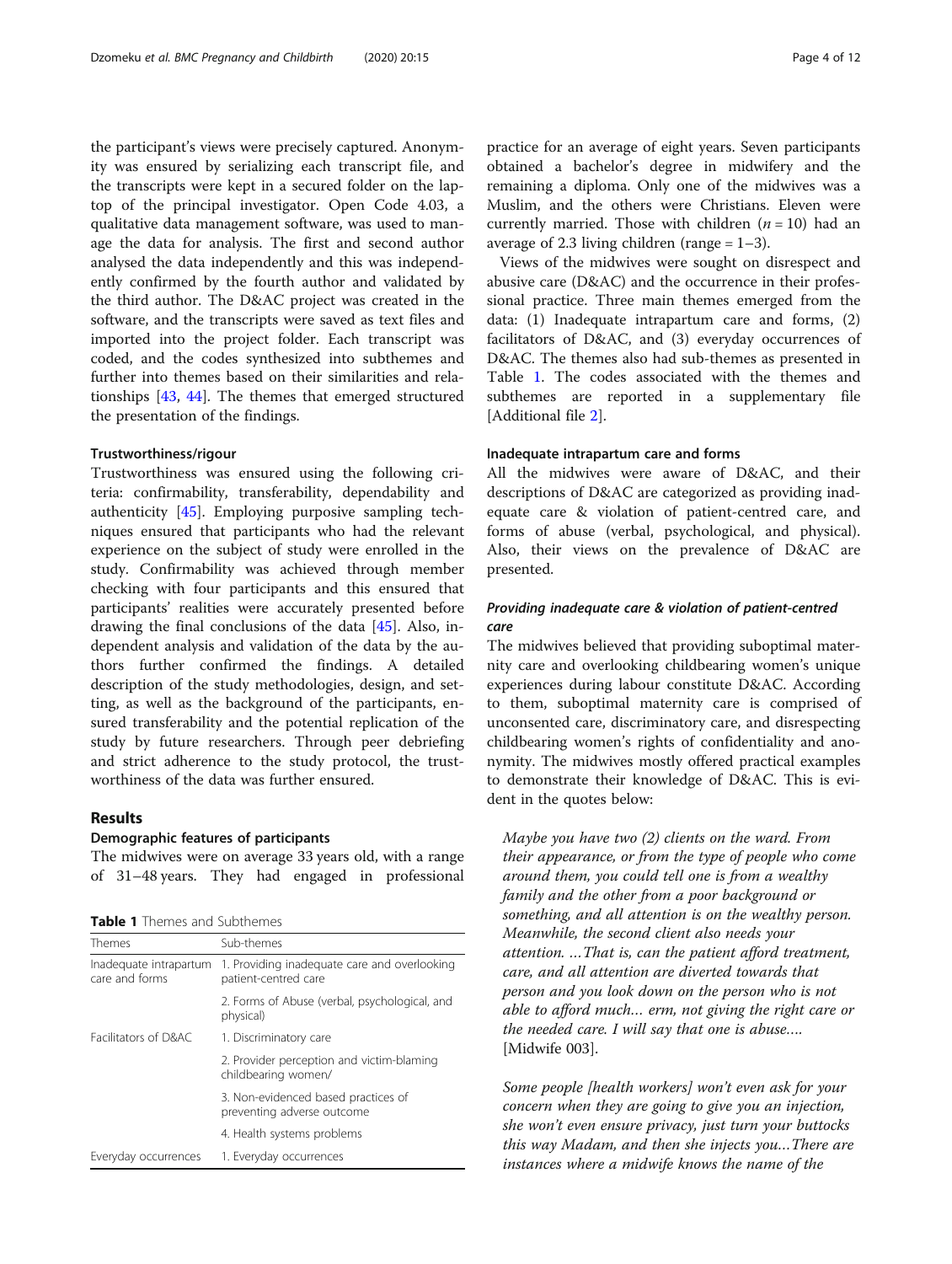patient, or even if you've forgotten, the midwife can call the patient by the bed number, example 'bed one', but call the patient by their disease, example AIDS patient or TB patient lying there…Well, these can cause the patient to be so stigmatized beyond being human. Or, someone may be abjectly poor. Some people look at how a person looks like, being poor, whether the patient gets visitors or not, as a criterion when talking to them and these can lead to them being treated badly. It makes some patients feel bad and depressed. [Midwife 004].

Further, the midwives offered their views on what constitutes a violation of patient-centred care. They stated that providers were in violation of patient-centred care when midwives act in ways toward the women who do not meet their expectation for perceived "acceptable" behaviour during labour. Examples of the views of the midwives are presented as follows:

You would say, 'why are you…screaming? This one [childbearing woman] is not screaming, so why are you doing that? [Midwife 001].

You know, someone may be a nullip, never delivered before, but can endure pain. Others cannot endure much pain. So, you can never compare that 'Look at your sister lying there quietly, and you are here shouting your voice hoarse'. [Midwife 008].

#### Forms of abuse—verbal, physical, and psychological

The midwives were asked to mention and explain behaviours they would generally define as D&AC. Their explanations revealed that they were aware of what constituted verbal, psychological, and physical abuse in maternity care, and some revealed that these behaviours are actually occurring at the facility. The midwives reported that insulting and shouting at childbearing women are examples of verbal abuse. Also, the midwives acknowledged that confining and ignoring childbearing women are forms of D&AC. The midwives noted that physical abuse is comprised of slapping, beating, kicking, and hitting of childbearing women. The following are the expressed views of the midwives.

And with the verbal, that is where midwives falter a lot; when we talk, we don't think of the impact it has on the patient, but sometimes we talk anyhow to the patient. And sometimes people, some people are more hurt with words. Some people don't care, but some people are more hurt with words as compared to maybe the physical one. [Midwife 002].

I know of physical abuse, psychological, verbal, erm… Yeah. It starts with the verbal abuse whereby you are talking harshly with the patient or insulting the patient and their relatives. Yes. And with the physical, it can go to the extent of maybe hitting the patient. [Midwife 007].

#### Discriminatory care

The findings indicated that social inequalities facilitate D&AC. It emerged that the following marginalized groups were at high risk for D&AC: the non-compliant, mentally ill, HIV/AIDs+, teenagers, poor, and the general labour ward childbearing women. Childbearing women in the general labour ward were often disrespected and abused compared to their counterparts in the special ward. Special ward childbearing women pay for their services, whereas childbearing women admitted into the general labour ward most often use national health insurance to access maternity care. Regarding the neglect of or refusal to provide care to a childbearing woman who was HIV+, this midwife shared the following experience:

It is because the mother is infected with HIV that is the reason why my colleagues didn't want to treat her... [Midwife 008].

Another midwife reported that a mentally ill postnatal woman was neglected by a midwife colleague:

That one had to deal with a mentally ill patient. We had to force to clean her and fix the baby to breast… Force to clean [her because] she wouldn't clean herself and I think she had CS done… And because she had the [mental illness] condition, like the attention wasn't given so sort of she was rejected and now she was [left alone] there. [Midwife 003].

Some midwives noted that poor postnatal women were often detained in a room, and they were only released after clearing their debts.

We have a sideward like this that all the discharges who were not able to pay, whether you were a hundred or fifty [childbearing women], you will all be [detained] in this room. [Midwife 007].

Regarding the disparity in treatments of the special ward and general ward childbearing women, this midwife had the following to say:

You know when it comes to the special ward, most of the clients are difficult but those of us working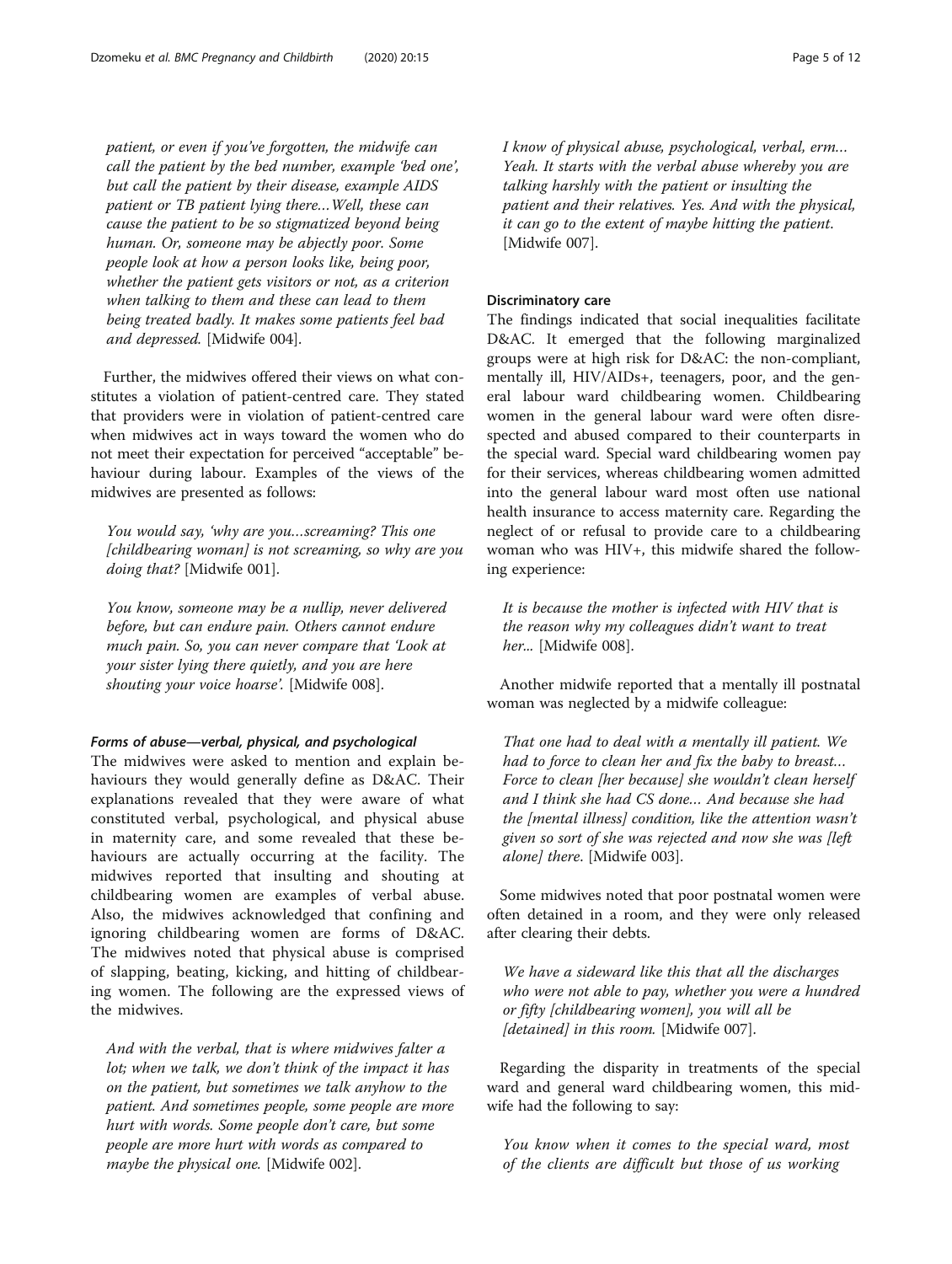here, you have to have patience…we exercise a lot of patience for these patients, for if you do not exercise restraint, some of them can cause trouble for you…those of us at the special ward do not encounter such problems [D&AC] because that is what we habitually do, but once one of us is transferred to the main ward and she starts exhibiting such care [respectful maternal care], the other staff will be talking behind your back, 'it won't take long for her to abandon her nice attitude. She is only doing this because she came from the special ward. Every turn, she says to clients, please, please, please. Every statement begins with a 'please.' Just wait, a nice attitude will vanish in a minute'…Yeah. The staff will be talking about you. So, if you don't know what you are about, eventually, you will copy their attitude towards patients. [Midwife 008].

Some midwives noted that teenage childbearing women were often mistreated compared to adults. Their experiences were reported as follows:

Oh, (chuckling) the students were here so this one [midwife] will say something, and the other [midwife] will chip in "you, such a young girl, you are morally spoilt and got yourself pregnant. Now, [when we ask you to] lie down and let us deliver the baby, you won't. So, what do you expect us to do to you right now? [Midwife 011].

Thirteen, fourteen, fifteen [years old girl], you are supposed to be in school, so what happened? And when they come and they start complaining 'it's painful, it's this, it's this', if you had waited for a little you would have known that this is all. Didn't you know that labour was painful, and you went to do this at this age? So, caring for an older person and the younger one, the respect that is given to the older client is different from the younger one. [Midwife 012].

#### Provider perception and blaming of childbearing women

Some midwives expect that childbearing women will come to the hospital neatly dressed and with the necessary delivery kit, be calm, lay on the bed, and comply with staff's instructions. Also, some midwives believed that childbearing women are difficult to deal with and some intentionally act in provocative ways. From the views of the midwives, it is evident that such beliefs about childbearing women have compelled the midwives to act in unprofessional ways that disrespected and abused childbearing women.

If it comes to the attention that you are just a petty trader in the market, to put it mildly, some of these petty traders are not exceptionally neat, not their fault but a lot are unkempt. So, when they are coming to labour, instead of taking a bath, shave, do the necessary little stuff that makes a woman presentable, she just picks a bag and presents herself to the ward. Sometimes, you open that bag and it is full of bed bugs. So, if you don't hold yourself in check, you will get angry [and act unprofessionally]. [Midwife 008].

Some midwives believed that the misbehaviour of childbearing women during labour was a cause for their becoming victims of D&AC. The midwives recounted that childbearing women in labour hardly follow their instructions, and this act of disrespect sometimes compel them to act out D&AC.

The staff can sometimes look at the way someone [childbearing woman] will present herself and use that as a yardstick to respect her or not. But this can also create issues. But some of these patients are troublesome too, and that in turn cause some of the midwives to misbehave. [Midwife 008].

#### Non-evidenced based practices of preventing adverse outcome

Although these actions are non-evidence-based, some midwives believed that shouting, threatening, restraining, and hitting childbearing women during the active phase of labour can prevent neonatal and maternal death. This belief suggests that D&AC is internalized and normalized by these midwives.

In the second stage when the baby is crowning and the mother is expected to give it way, due to the pain, she may not even know what she is doing and might be closing her legs up and thus hurting the baby. In such a situation, you may involuntarily hit her on the thighs and shout 'open up!' (Laughing at the recollections) …As for that one, we frequently do that. Sometimes it happens. It is not always the case though. Here, we have a belt that we use to strap the legs to the bedposts, so you can't close your legs. In the absence of such devices and an expectant mother closes her legs, you can be distressed because she would be physically hurting the baby and a midwife may involuntarily hit the thighs and shout at her to open the legs wide. [Midwife 004].

[At the] labour ward for instance, if a person [the childbearing woman] is in the second stage, and you tend to say let me leave the patient to do whatever she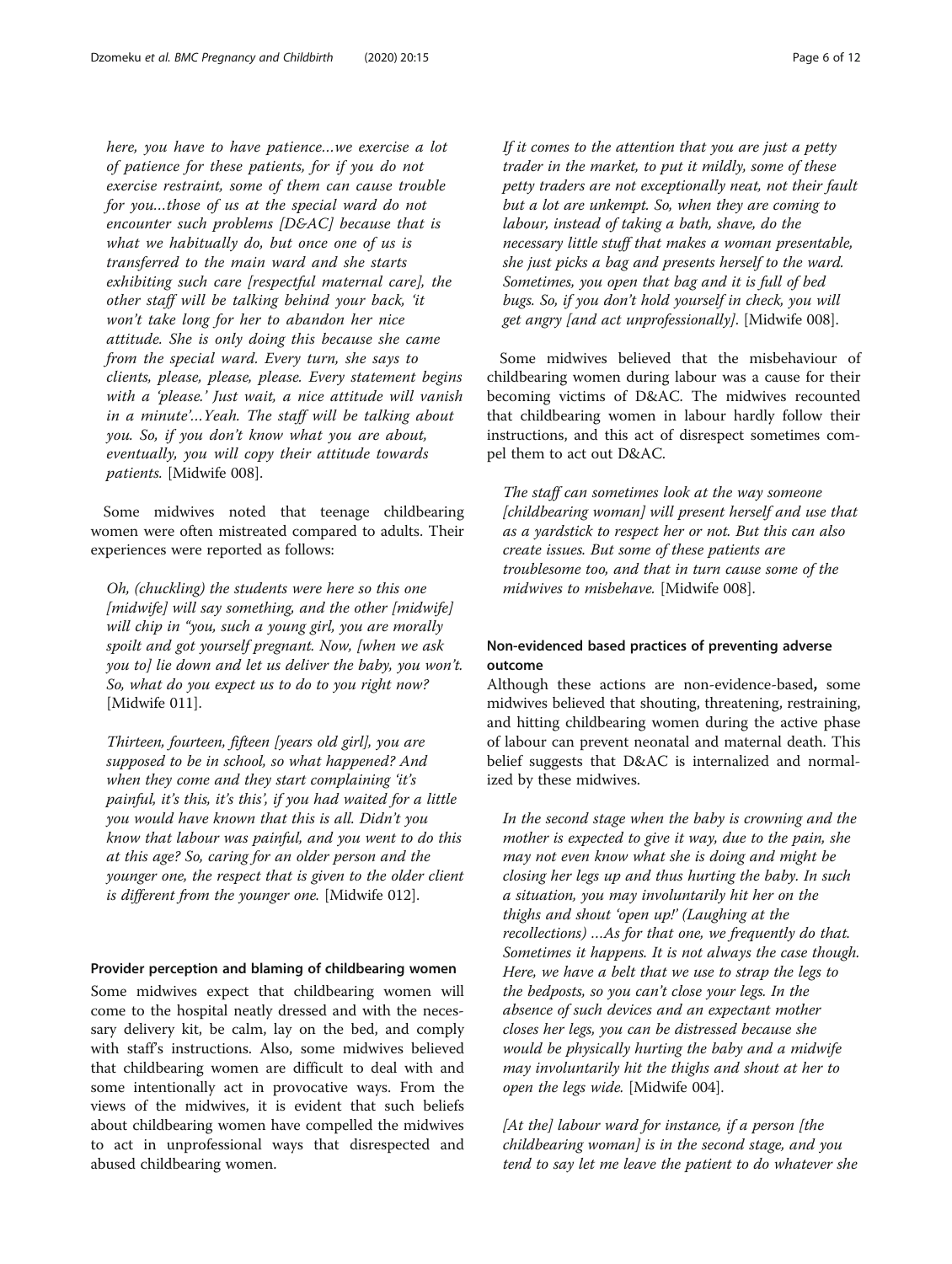wants to do until the baby comes, then you are not helping the woman and the baby as well because the baby may come out being asphyxiated. When they get to the second stage, they tend to be somehow tired, not being able to push. But if maybe you use some little force, the woman will tend to push and then you will have the baby and the mother is OK but if you leave the woman like that, she will just relax and then you may end up having an asphyxiated baby. So, in situations like that, we tend to be harsh on them for them to push. [Midwife 008].

#### Health system problems (inadequate staff, protocol, insufficient delivery beds)

The health systems related facilitators cut across human resource management, policy guidelines, and the architectural structure of the hospital. The midwives mentioned that job distress resulting from unrealistic staffto-childbearing women ratio, lithotomy-only-birthing position guidelines, incompatibility of the hospital rooms to accommodate alternative birthing positions, and hospital policy on poor childbearing women are drivers of D&AC.

Regarding job distress, the midwives' responses suggest that pressure from work sometimes put them in situations to act in an unprofessional manner. Some of them noted that the current staff-to-childbearing women ratio of 4 midwives to 30 childbearing women put unbearable pressure on them [midwives].

We have on this ward, this night, thirty-three patients to four midwives, some [childbearing women] are in labour, some are eclamptic, some are having respiratory distress, and then you have the pressure, you feel the pressure, so sometimes you would react in a way which you are not supposed to, because of that pressure that is mounting on you, you might act in a weird way which you are not supposed to…sometimes, too, you would not mind the patient [ignore the childbearing woman]. [Midwife 001].

The midwives too, we are few. Because sometimes on night duty, we have a lot of patients, and once somebody is delivering, even after the procedure itself, the documentation is another thing. And you also have to do it in as much as you have to look at the others who are in the first stage. And we are few. At most, we are four (4), four or five (5) and you can't give the care you are supposed to give, you are tired. Not that you can't even, but you are tired. You do a delivery, do suture, documentation, go to the next person, so we, sometimes all the four people are occupied in the four second stage beds and patients are left there alone,

they are shouting; they can't see any midwife so they will be shouting because they think we have left them alone. [Midwife 013].

It was clear that childbearing women's birthing position was limited to the orthodox lithotomy position. According to the midwives, childbearing women preferred the squatting birthing position. However, the midwives had countless reasons for not acquiescing to childbearing women's preference, which included the inconvenience of assisting childbearing women's in a squatting position, hospital protocol, and the unhygienic conditions of the floor in the ward.

She told me the baby is coming, so I told her to lie on the floor because if she stands, the baby can hit the floor. So, I told her to lie on the floor. But this lady didn't do it but rather, how do I do it, but rather, I don't even know how to say it, she squatted or something and in Ghana here, or in this hospital, the patient, you are supposed to lie on your back. So, she was squatting. I told her to lie on the back. And she was like 'no, this is what I want'. And I told her 'you can't do this to deliver, please, lie on your back'. So, I held her hand and I turned her to lie on her back, but this woman refused to open the thigh for me to even do the delivery. [Midwife 010].

One midwife indicated that she delivered in a squatting position contrary to the norm. Having experienced the ease associated with squatting during delivery, she attempted advocating for it as an alternative position, but her attempt was rejected by colleagues. When she was asked whether she was satisfied with her midwifery role, she hinted that she would be satisfied if childbearing women were permitted to deliver by squatting, and she reported the labour ward was the problem because it wasn't designed with squatting in mind. Her experiences are presented as follows:

I am not really satisfied, especially with the birthing position. It would have been easier if patients had the option of squatting [during delivery] …the delivery couch has been shaped in a certain way that you have to lie down, on your back, and it is not easy… One time, I was talking with my colleagues about it [the squatting position], and one doctor [reproachfully] responded that 'even delivery couch, you are not getting it, and you want to deliver in that position?' [Midwife 002].

One midwife noted that though they wished they could provide good care to childbearing women, they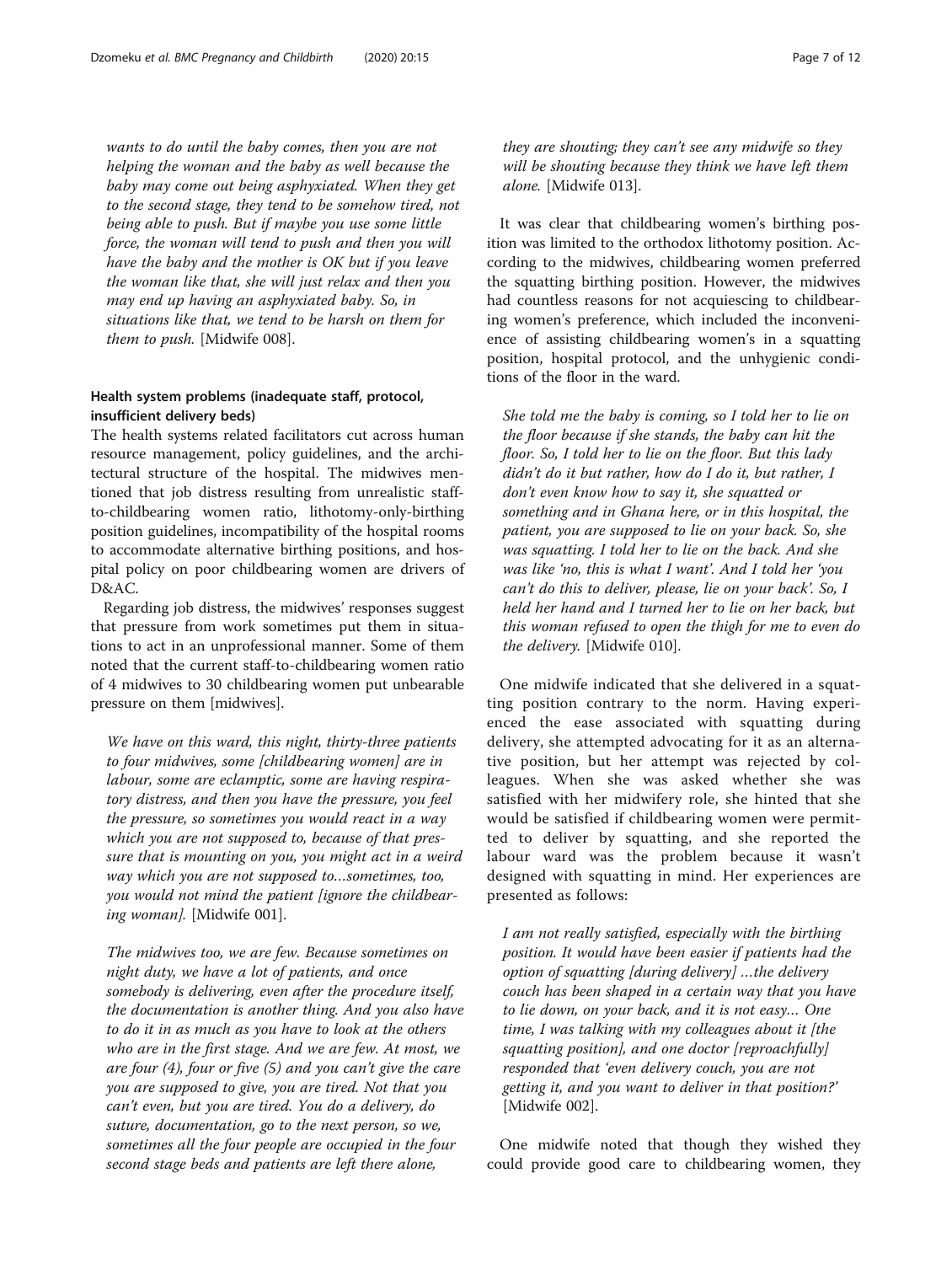were unable because of certain hospital protocols on providing care for poor childbearing women.

In a way, we want to help…because of, let's say, the hospital protocol and other things, maybe what you want to do to help a client, you intend to do things according to protocol. So if a client is unable to pay the bills and the hospital protocol is asking you to maybe let the person lie on the floor, put a mattress on the floor and let the person lie down, you have no option than to do what you've been asked to do. [Midwife 008].

Another midwife noted that the delivery bed was occupied at the time another woman had need of it, which made it difficult for her to attend to many childbearing women in the second stage at the same time. This, she noted, prevented her from providing the needed care for one childbearing woman. This is what she said:

I nursed a patient. When she was fully dilated and then she was calling, I was attending to someone, so I was like, 'I am coming,' and then when I went, the baby was out. So, I just had to assist her, cut the cord and then deliver the placenta. Then she had a tear… so, the patient said, 'when I called you, you paid no heed, when I called you, you ignored me'…It was really hurting, [so I said] I am sorry. Here [this hospital], we have only one couch. So we manage them and we monitor them at the first stage of labour on the ward and then when they are full, we bring them here [to the couch]…We have only one delivery bed…she didn't know because the ward extends to that far end [showing the width of the ward], so sometimes you are at the last cubicle and someone is calling from the first cubicle. [Midwife 001].

#### Everyday occurrence (prevalence)

The midwives noted that D&AC is a prevailing phenomenon at their facility. The midwives indicated that they either were a first-hand witness of colleagues acting out D&AC or they personally have been the perpetrators. Neglecting, shouting, restraining, and hitting childbearing women were forms of abuses meted out to childbearing women in labour. In some instances, midwives have interpreted a woman's pain or distress as aggressive behaviours. It is worth mentioning that the midwives have very positive, life-saving intentions even when exhibiting these abusive behaviours. The following responses of midwives elucidate the foregoing point:

I have done [hit] it on several occasions but when I finish and the baby come(s) out, (Laughing),  $[I]$ 

say] Madam, I am sorry for hitting you, I wouldn't have hit you but you would have killed your baby]. [Midwife 002].

…I hit in-between the thighs 'open up!', aha, that's the only time I hit a patient, and it is not hitting, deliberately hitting a patient…Sometimes, you would have to tie those who are aggressive, yes, you would have to tie them to the bed. [Midwife 003].

Oh, it happens all the time. The hitting, it is an everyday occurrence…even you [the interviewer], they [midwives] will insult you when you come here. Who are you? [Midwife 008].

Other participants indicated that they were disrespected and abused by their fellow midwives when they were in labour at the facility.

During my labour, the midwife insulted me, my junior. [Midwife 002].

Even I myself, when I went into labour, I was beaten. They hit my thighs multiple times. [Midwife 008].

#### **Discussion**

The study explored midwives' descriptions and experiences of D&AC and their occurrences in professional practice. The findings indicated that the midwives were aware of D&AC, and their experiences confirm that D&AC has become part of the routine for maternity care.

Midwives' description of disrespectful maternity care encompasses the provision of inadequate care as well as physical, psychological, and verbal forms of abuse. The midwives noted that violation of childbearing women's rights (privacy, confidentiality, quality care, etc.), nonconsented care, verbal abuse (shouting at, insulting), physical abuse (beating, slapping, kicking, restraining, and detaining), and psychological abuse (ignoring, neglecting, provision of non-person-centred care) constituted D&AC. These descriptions corroborate with existing scholarly descriptions of D&AC [[17](#page-10-0), [18](#page-10-0), [46](#page-10-0)].

From the perspective of the midwives, childbearing women belonging to marginalized and vulnerable groups were often discriminated against during intrapartum care at the facility. The non-compliant, mentally ill, HIV/AIDs, teenage, uninformed, poor, and women admitted at the general labour wards were mistreated. For Instance, childbearing women who were unable to pay for services were detained in the facility until they cleared their bills. This finding corroborates that of a systematic review of studies traversing fourteen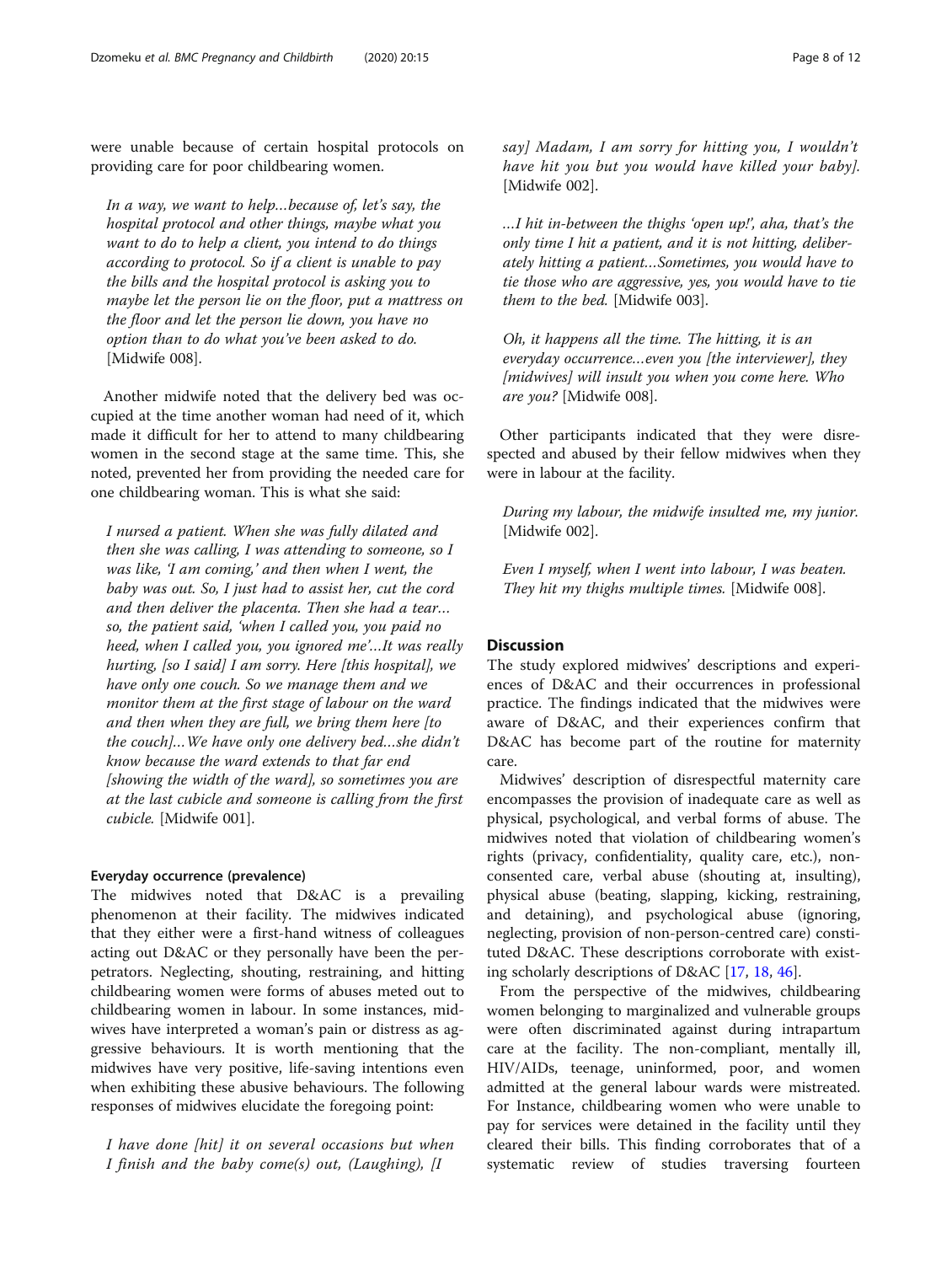countries that revealed the poorest members of society who have been admitted to hospital for emergency treatment were usually detained for non-payment of hospital bills and were sometimes subjected to verbal and/or physical abuse while being detained [\[20](#page-10-0)]. In Ghana, detaining childbearing women or patients for nonpayment of bills is against laid down guidelines governing healthcare delivery. However, the practice of detaining clients for non-payment of bills is a frequent practice in our study setting. These revelations confirmed Sen et al. (2018)'s view that patients who belonged to marginalized and vulnerable groups in society were often at risk of D&AC in healthcare facilities [[26\]](#page-10-0). Other studies also confirm the findings of our study  $[20-22]$  $[20-22]$  $[20-22]$  $[20-22]$ . These groups of women may be discriminated against because they are considered disempowered or disadvantaged because of societal perspectives. It was striking to know that a midwife from a general ward who provided D&AC to women was able to provide respectful maternal care to women when assigned to a special ward.

Midwives' perception of childbearing women's appearances and attitudes as well as their enforcement of nonevidenced based practices to prevent adverse childbirth outcomes expose childbearing women to DA&C. The study revealed that childbearing women were restricted from moving during labour by using stirrups to maintain them in the lithotomy position, a practice considered disrespectful and abusive [[47\]](#page-10-0). The study also revealed that midwives attributed their professional misconduct during intrapartum care to the unwillingness of childbearing women to yield to their instructions. This victim blaming attitude of the midwives have been reported in another study conducted in India in which midwives blamed some of their disrespectful and abusive care practices on non-cooperative attitudes of women who visited the hospital for care [\[29](#page-10-0)].

Health system problems such as inadequate staff, job distress, and hospital protocol on the birthing position were identified as drivers of DA&C. Healthcare providers in other studies have given similar justifications for their engagement in D&AC on childbearing women during intrapartum care. They mentioned that inadequate clinical and support staff and weak health systems prevented them from translating their knowledge of respectful maternity care into practice [\[30](#page-10-0), [31](#page-10-0), [34](#page-10-0), [35](#page-10-0)]. For instance, student midwives and practicing midwives in Ghana and Ethiopia reported that huge workload, burnout from job due to unrealistic staff-to-childbearing women ratio and the pressure to save mother and child during delivery can compel skilled providers to engage in practices that are deemed D&AC [[30](#page-10-0), [34\]](#page-10-0). Also, some midwives mentioned that they detained childbearing women who could not pay for services or asked them to vacate hospital beds because of internal protocols in the hospital. The patients' charter of Ghana enjoins all healthcare providers to treat and administer care in ways that promote the dignity, welfare, and rights of the patients [[48](#page-10-0)]. Also, the current Ghana midwifery curriculum covers respectful maternity care, holistic patient care, and non-conventional birthing positions with the aim of equipping student midwives on best professional practices. Despite all these, the realities of caregiving in the study setting is quite different. Anecdotal evidence indicated that hospital managers are primarily focused on good maternity outcomes, which makes the midwives to feel to use all means to ensure that both mother and baby are safe during delivery. This pressure may account for the resorting to D&AC as a means to guarantee good clinical outcomes and to avoid punitive measures in the event of neonatal and or maternal deaths. Some midwives mentioned that certain hospital protocols prevent them from discharging good care. For example, the midwives noted that many childbearing women expressed interest in other forms of birthing position apart from the lithotomy positions, but it will be difficult for midwives to allow childbearing women to assume a birth position contrary to hospital guidelines.

The study revealed that DA&C by midwives frequently occurred in the study setting. Some midwives themselves had experienced D&AC during their childbirth, and this makes them dissatisfied with the care and has subsequently informed their practice. These midwives, having had a birth experience, understood the process of labour and provided respectful care to the childbearing women. This means that midwives' experience of childbirth may help them to appreciate childbearing women's unique changes and experiences during labour and provide acceptable care to childbearing women.

Multiple studies that look at women's perspective on D&AC reported that the midwives' engagement in abuse was in their interest, but some found it dehumanizing [[19,](#page-10-0) [49,](#page-10-0) [50](#page-11-0)]. For example, some studies from Nigeria mentioned that the postpartum women believed that midwives shouted, slapped, or pinched them because they wanted them to have safe delivery [[49,](#page-10-0) [50\]](#page-11-0). However, a study from Ghana reported that childbearing women found disrespectful and abusive intrapartum care unacceptable regardless of the good intentions of the midwives [[19\]](#page-10-0).

Midwives in this study seem to lack the appropriate ways of relating to and communicating with women in labour. The current study supports a previous study by the lead author on the phenomenon, where postpartum women reported D&AC similar to those obtained in the present study. In the study, women reported they were disregarded, beaten, shouted at, and insulted by the midwives [[19\]](#page-10-0). Also, postpartum women in studies in other health facilities in Ghana and elsewhere confirmed the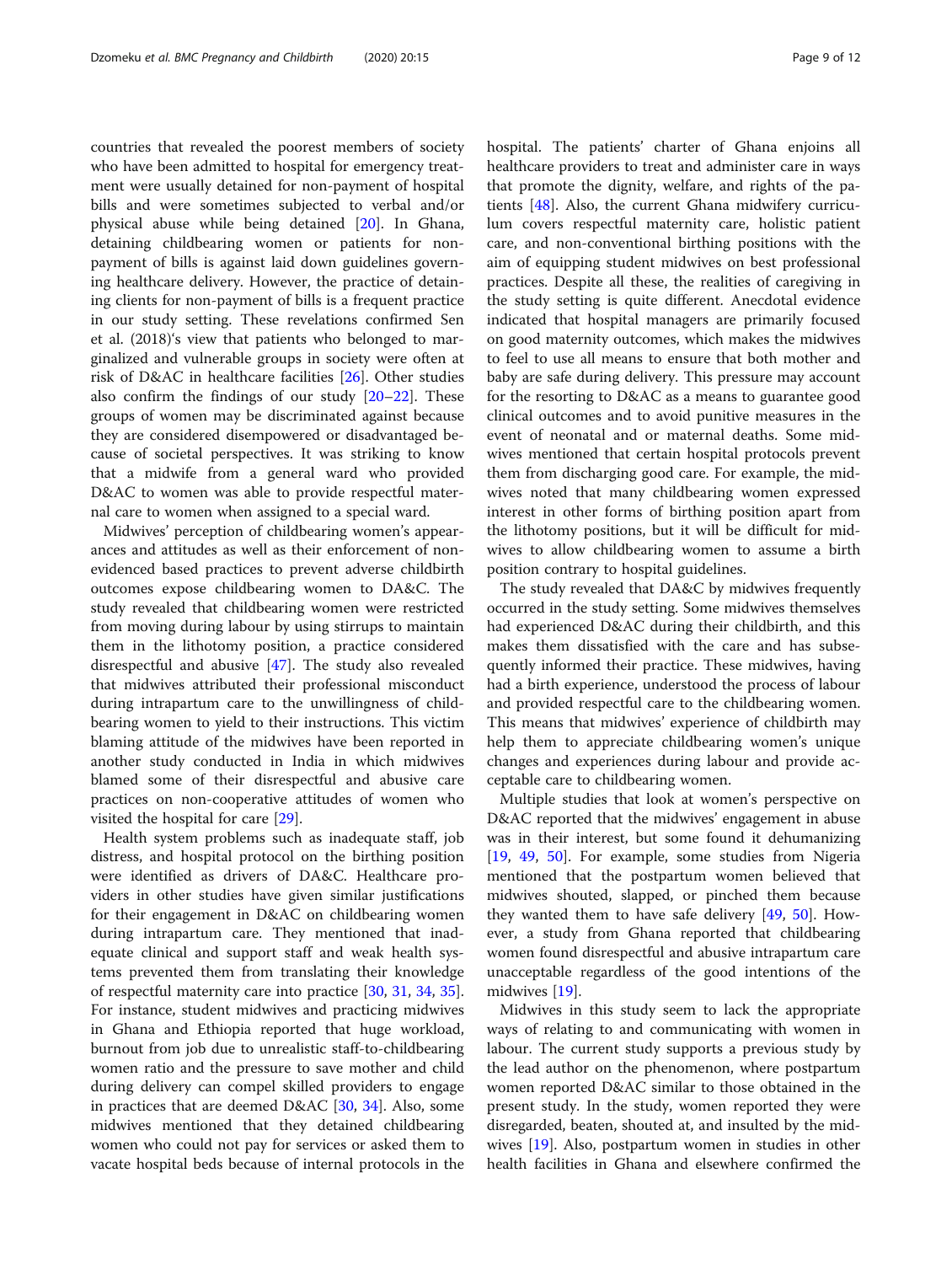<span id="page-9-0"></span>midwives' reports that D&AC frequently occur in healthcare facilities [[21,](#page-10-0) [22,](#page-10-0) [24,](#page-10-0) [51,](#page-11-0) [52](#page-11-0)].

The results of the study have implications that are worth mentioning. Considering the complexities surrounding the hospital environment and practice, pushing for punitive measures alone as a means of ensuring respectful maternity care will achieve minimal result. Thus, we propose that the hospital should reignite her commitments to its own guidelines and protocols that are in line with the patient's charter and other international guidelines on patient safety, autonomy and respect, and ensure that midwives comply with these directives in an effort to promote respectful intrapartum care. Secondly, childbirth settings should be resourced to allow for the use of women's desired childbirth positions. Further, to alleviate D&AC in the study setting, the government of Ghana and other development partners would have to address the problems of understaffing and ill-equipped maternity care facilities. The D&AC can partly be dealt with through re-orientation and in-service education. Midwives would have to be thoroughly educated on respectful Patient Care including patientcentred care and be made aware of the uniqueness in the way each childbearing woman responds to pain and other physio-psychological changes during labour. We equally proposed that through media campaigns and public educations, women should be made aware of their rights and be empowered to demand for better and respectful treatment in their relationships with healthcare providers during maternity care.

The finding of our study suggests that more qualitative research is needed to understand the covert and overt facilitators of D&AC as well as quantitative labour observations in the study setting. Since the midwives in the study cited certain undocumented hospital protocols and practices that put them in positions to engage in care practices that they described as disrespectful, it will be helpful for a study to explore the views of managerial and supervisory stakeholders in the hospital on such protocols.

The authors acknowledge some limitations. Findings from an exploratory descriptive qualitative study are highly contextual. However, participants were drawn out of one institution and this may have generalizability implications. Irrespective of the above limitations an important strength of this study is that rich and in-depth information on midwives' perspectives and experiences of D&AC in maternity care have been obtained. The findings can be used to change the maternal care practices in Ghana and West Africa because disrespectful care studies situated in other healthcare facilities in Ghana and other parts of West Africa have reported similar hospital system problems.

#### **Conclusions**

The study explored the views of midwives on D&AC and their occurrences in professional practice. The midwives described D&AC as the provision of inadequate care and the overlooking of patient-centred care, and verbal, physical, and psychological abuse. The themes revealed that socio-economic inequalities, provider perception and victim blaming, and health system related factors facilitate D&AC.

#### Supplementary information

Supplementary information accompanies this paper at [https://doi.org/10.](https://doi.org/10.1186/s12884-019-2691-y) [1186/s12884-019-2691-y](https://doi.org/10.1186/s12884-019-2691-y).

Additional file 1. Interview quide. Additional file 2. Codes, subthemes, and main themes.

#### Abbreviations

D&AC: Disrespect and Abusive Care; LMICs: Low and Middle-Income Countries; MCH-D: Maternal and child health directorate

#### Acknowledgements

We acknowledge the midwives who participated and shared their views and experiences on D&AC. Pre-Publication Support Service (PREPSS) supported the development of this manuscript by providing pre-publication peerreview and copy editing.

#### Authors' contributions

DVM, DP, and LRJ are the project leads, and they contributed to the conceptualization, data curation, formal analyses, writing of the original manuscript, as well as editing and review of the final manuscript. ABBM and NKE contributed to the data curation, formal analyses, writing of the original manuscript, editing, and review of the final manuscript. AP contributed to formal analyses, writing of the original manuscript, editing, and review of the final manuscript. All authors have read and approved the manuscript.

#### Funding

The research reported in this publication was supported by a grant awarded by National Institutes of Health through the Fogarty International Center under Award Number K43TW011022 to VMD. The content is solely the responsibility of the authors and does not represent the official view of the funder. The funders had no role in study design, data collection and analysis, decision to publish, or preparation of the manuscript.

#### Availability of data and materials

The interview transcripts used for the analyses in this study are available from the corresponding author on reasonable request.

#### Ethics approval and consent to participate

Ethical clearance was sought and obtained from the Committee on Human Research, Publication, and Ethics (CHRPE) at the Kwame Nkrumah University of Science and Technology (KNUST) (reference number: CHRPE/AP/181/18) and the Komfo Anokye Teaching Hospital Institutional Review Board (reference number: RD/CR17/289). Participants were briefed on the study and their rights to voluntary participation and withdrawal from the study with no consequences. Only participants who consented by writing were involved in the study. The participants gave their consent to the interview, and the audio recording of the session. Participants' confidentiality was ensured by conducting the interview in an enclosed office. Information that could reveal the identities of the participants were excluded from the transcripts to ensure participants' anonymity.

#### Consent for publication

Not applicable.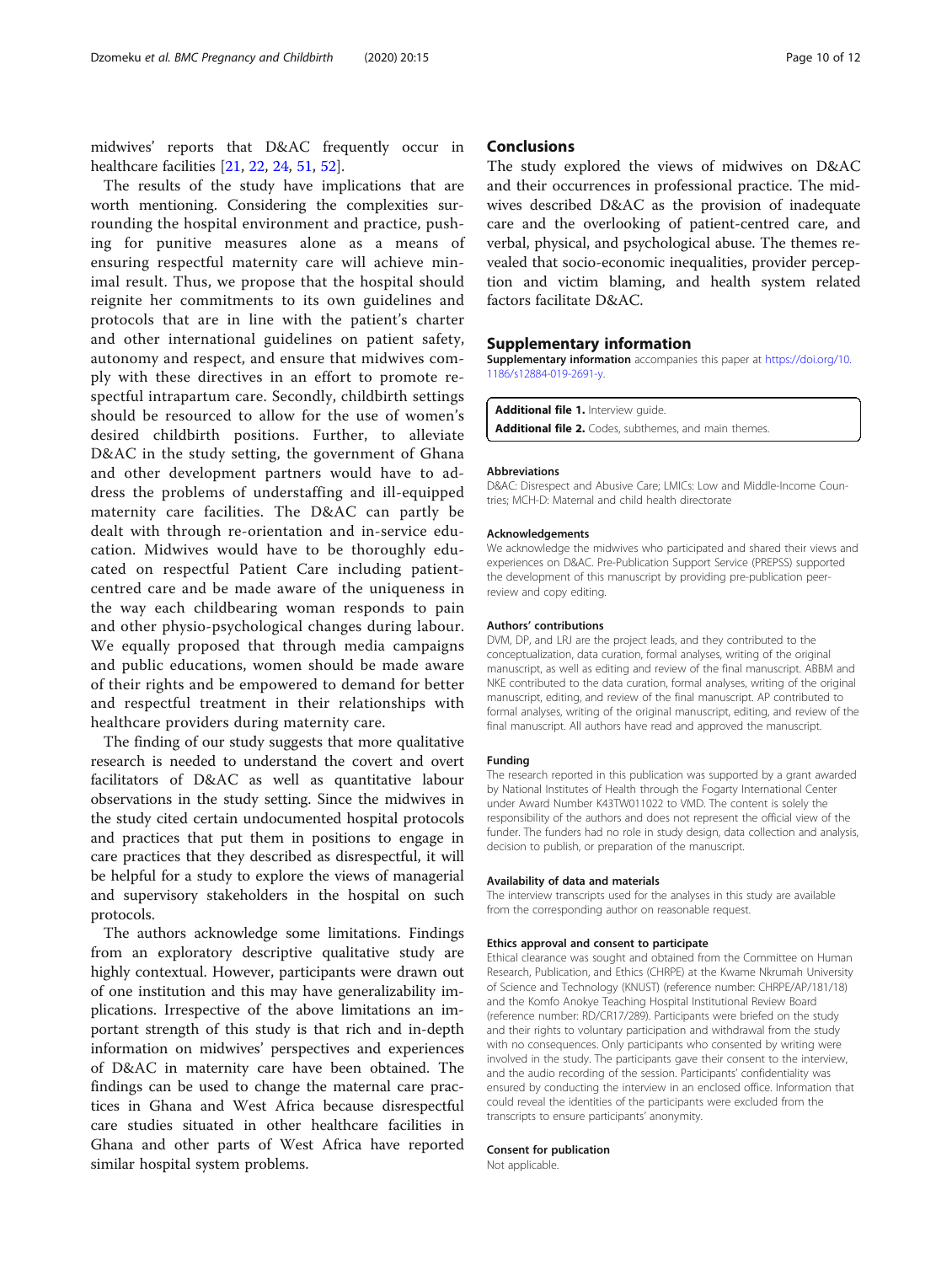#### <span id="page-10-0"></span>Competing interests

The authors declared that they have no competing interests.

#### Author details

<sup>1</sup>Department of Nursing, Faculty of Allied Health Sciences, College of Health Sciences, Kwame Nkrumah University of Science and Technology, Kumasi, Ghana. <sup>2</sup> Department of Epidemiology and Biostatistics, School of Public Health, Kwame Nkrumah University of Science and Technology, Kumasi, Ghana. <sup>3</sup>Department of Health Behavior and Biological Sciences, School of Nursing, University of Michigan, Ann Arbor, Michigan, USA. <sup>4</sup>Department of Surgery, School of Medical Sciences, Kwame Nkrumah University of Science and Technology, Kumasi, Ghana. <sup>5</sup>Komfo Anokye Teaching Hospital, Kumasi, Ghana.

#### Received: 12 July 2019 Accepted: 19 December 2019 Published online: 06 January 2020

#### References

- Alkema L, et al. Global, regional, and national levels and trends in maternal mortality between 1990 and 2015, with scenario-based projections to 2030: a systematic analysis by the UN maternal mortality estimation inter-agency group. Lancet. 2016;387(10017):462–74.
- 2. WHO, et al. Maternal Mortality. Geneva: WHO, UNICEF, UNFPA, World Bank Group (WBG) and the United Nations Population Division (UNPD); 2015.
- 3. FRANK WJ, ANDERSON, et al. Obstetrics and gynecology in global health: Lessons learned for advancing public health to achieve universal health care. Bull Am Coll Surg. 2018;2018(7):49–59.
- 4. USAID, Ending Preventable Maternal Mortality: USAID Maternal Health Vision for Action Evidence for Strategic Approaches. 2015, USAID: Washinton DC.
- 5. Campbell, O.M., W.J. Graham, And L.M.S.S.s. group, Strategies for reducing maternal mortality: getting on with what works. Lancet, 2006. 368(9543): p. 1284–1299.
- 6. Graham WJ, Bell JS, Bullough CH. Can skilled attendance at delivery reduce maternal mortality in developing countries? Safe Motherhood Strateg. 2001.
- 7. Heidi W. Rwanda's Success In Improving Maternal Health. 2015. Available from: [https://www.prb.org/rwanda-maternal-health/.](https://www.prb.org/rwanda-maternal-health/) Accessed 1 May 2019.
- 8. Van Lerberghe W, et al. Country experience with strengthening of health systems and deployment of midwives in countries with high maternal mortality. Lancet. 2014;384(9949):1215–25.
- 9. Requejo J, Victoria C, Bryce J. A decade of tracking progress for maternal, newborn and child survival: The 2015 report. Geneva: WHO; 2015.
- 10. Doctor HV, Nkhana-Salimu S, Abdulsalam-Anibilowo M. Health facility delivery in sub-Saharan Africa: successes, challenges, and implications for the 2030 development agenda. BMC Public Health. 2018;18(1):765.
- 11. Montagu D, et al. Where women go to deliver: understanding the changing landscape of childbirth in Africa and Asia. Health Policy Plan. 2017;32(8):1146–52.
- 12. Ghana Statistical Service (GSS) and Macro International Inc. (MI), Ghana Demographic and Health Survey 2014. Calverton, Maryland: GSS and MI; 2015.
- 13. Moyer CA, Dako-Gyeke P, Adanu RM. Facility-based delivery and maternal and early neonatal mortality in sub-Saharan Africa: a regional review of the literature. Afr J Reprod Health. 2013;17(3):30–43.
- 14. Kumar N, et al. Consequences of delivery at home in a woman without prenatal care. BMJ Case Rep. 2017:bcr2016217572.
- 15. Mutharayappa K, Prabhuswamy P. Factors and consequences of home deliveries: a study in rural Karnataka. J Health Manag. 2003;5(1):17–35.
- 16. Freedman LP, Kruk ME. Disrespect and abuse of women in childbirth: challenging the global quality and accountability agendas. Lancet. 2014; 384(9948):e42–4.
- 17. Bowser D, Hill K. Exploring evidence for disrespect and abuse in facilitybased childbirth: report of a landscape analysis: USAID/TRAction Project. Wisconsin: University Research Co., LLC; 2010.
- 18. Bohren MA, et al. The mistreatment of women during childbirth in health facilities globally: a mixed-methods systematic review. PLoS Med. 2015;12(6): e1001847.
- 19. Dzomeku VM, van Wyk B, Lori JR. Experiences of women receiving childbirth care from public health facilities in Kumasi, Ghana. Midwifery. 2017;55:90–5.
- 20. Yates R, Brookes T, Whitaker E. Hospital Detentions for Non-payment of Fees. In: A Denial of Rights and Dignity. London: Chatham House; 2017. p. 1–14.
- 21. Azhar Z, Oyebode O, Masud H. Disrespect and abuse during childbirth in district Gujrat, Pakistan: a quest for respectful maternity care. PLoS One. 2018;13(7):e0200318.
- 22. Sethi R, et al. The prevalence of disrespect and abuse during facility-based maternity care in Malawi: evidence from direct observations of labor and delivery. Reprod Health. 2017;14(1):111.
- 23. Feeley C, Thomson G, Downe S. Caring for women making unconventional birth choices: a meta-ethnography exploring the views, attitudes, and experiences of midwives. Midwifery. 2019;72:50–9.
- 24. Banks KP, et al. Jeopardizing quality at the frontline of healthcare: prevalence and risk factors for disrespect and abuse during facility-based childbirth in Ethiopia. Health Policy Plan. 2017;33(3):317–27.
- 25. Chattopadhyay S, Mishra A, Jacob S. 'Safe', yet violent? Women's experiences with obstetric violence during hospital births in rural Northeast India. Cult Health Sex. 2018;20(7):815–29.
- 26. Sen G, Reddy B, Iyer A. Beyond measurement: the drivers of disrespect and abuse in obstetric care. Reprod Health Matters. 2018;26(53):6–18.
- 27. WHO. The prevention and elimination of disrespect and abuse during facility-based childbirth. Switzerland: Department of Reproductive Health and Research, World Health Organization; 2015.
- 28. Rima J. Respectful maternity care: the universal rights of childbearing women (full charter). The White Ribbon Alliance: Washington DC; 2011.
- 29. Bhattacharyya S, et al. Do women's perspectives of quality of care during childbirth match with those of providers? A qualitative study in Uttar Pradesh, India. Glob Health Action. 2018;11(1):1527971.
- 30. Burrowes S, et al. Midwives' and patients' perspectives on disrespect and abuse during labor and delivery care in Ethiopia: a qualitative study. BMC Pregnancy Childbirth. 2017;17(1):263.
- 31. Ndwiga C, et al. Exploring provider perspectives on respectful maternity care in Kenya:"work with what you have". Reprod Health. 2017;14(1):99.
- 32. Warren N, et al. Nègènègèn: sweet talk, disrespect, and abuse among rural auxiliary midwives in Mali. Midwifery. 2015;31(11):1073–80.
- 33. Shimoda K, et al. Midwives' respect and disrespect of women during facility-based childbirth in urban Tanzania: a qualitative study. Reprod Health. 2018;15(1):8.
- 34. Rominski SD, et al. When the baby remains there for a long time, it is going to die so you have to hit her small for the baby to come out: justification of disrespectful and abusive care during childbirth among midwifery students in Ghana. Health Policy Plan. 2016;32(2):215–24.
- 35. Moyer CA, et al. Exposure to disrespectful patient care during training: data from midwifery students at 15 midwifery schools in Ghana. Midwifery. 2016;41.
- 36. Dzomeku VM, et al. Exploration of mothers' expectations of care during childbirth in public health centres in Kumasi, Ghana. Afr J Nurs Midwifery. 2018;20(1):1–14.
- Moyer CA, et al. They treat you like you are not a human being' maltreatment during labour and delivery in rural northern Ghana. Midwifery. 2014;30(2):262–8.
- 38. Green J, Thorogood N. Qualitative methods for health research. London: Sage; 2014.
- 39. Tong A, Sainsbury P, Craig J. Consolidated criteria for reporting qualitative research (COREQ): a 32-item checklist for interviews and focus groups. Int J Qual Health Care. 2007;19(6):349–57.
- 40. Punch KF. Introduction to social research: Quantitative and qualitative approaches. London: Sage; 2013.
- 41. Creswell JW, Poth CN. Qualitative inquiry and research design: Choosing among five approaches. London: Sage publications; 2017.
- 42. Dzomeku VM. Development of a patient-centred in-service training programme for midwives to increase client satisfaction with childbirth care in Kumasi, Ghana, in Faculty of Community and Health Sciences. Western Cape: University of the Western Cape; 2017. p. 226.
- 43. Husserl E. Ideas: General introduction to pure phenomenology. London: Routledge; 2012.
- 44. Miles MB, et al. Qualitative data analysis: An expanded sourcebook. London: Sage: 1994
- 45. Guba EG, Lincoln YS. Fourth generation evaluation. London: Sage; 1989.
- 46. Begley C, Sedlicka N, Daly D. Respectful and disrespectful care in the Czech Republic: an online survey. Reprod Health. 2018;15(1):198.
- 47. Goer H. Cruelty in maternity wards: fifty years later. J Perinat Educ. 2010; 19(3):33–42.
- 48. Ghana Health Service. The Patients' Charter, G.H. Service. Accra: Ghana Health Service; 2002.
- 49. Orpin J, et al. Women's experiences of disrespect and abuse in maternity care facilities in Benue state, Nigeria. BMC Pregnancy Childbirth. 2018;18(1):213.